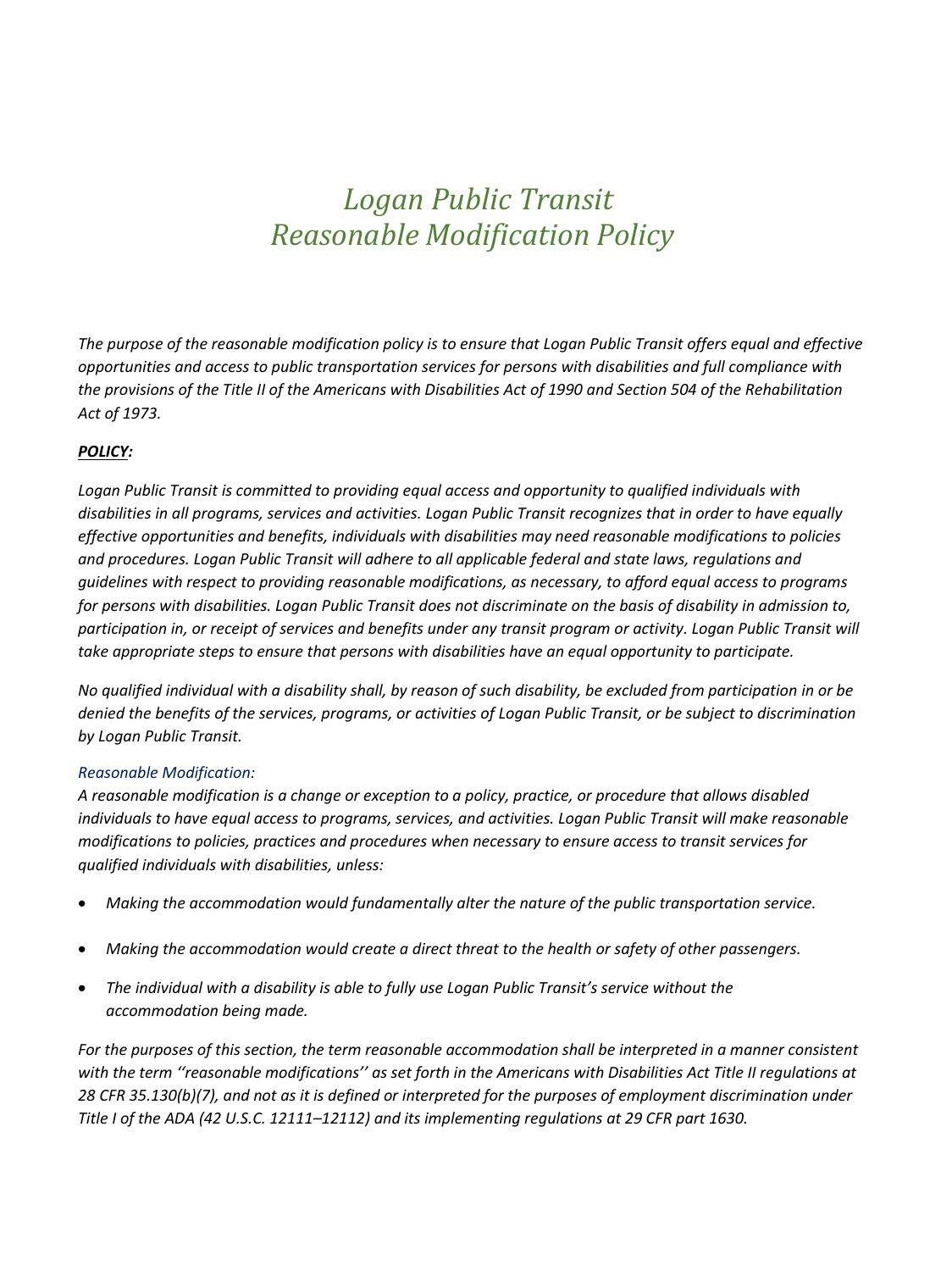## *Eligibility Criteria*

*An individual is eligible to be considered to receive a reasonable modification if that individual has: a physical or mental impairment that substantially limits one or more of the major life activities of such individual; a record of such impairment; or been regarded as having such impairment.* 

## *Requests for Reasonable Modifications*

*Logan Public Transit shall make information about how to contact Logan Public Transit to make requests for reasonable modifications readily available to the public through its website and rider policy guidelines. Logan Public Transit shall follow these procedures in taking requests:* 

- *Individuals requesting modifications shall describe what they need in order to use the service.*
- *Individuals requesting modifications are not required to use the term ''reasonable modification'' when making a request. Personnel at Logan Public Transit will determine if the request represents a reasonable modification and proceed in accommodating the request accordingly.*
- *Whenever feasible, Logan Public Transit requests that individuals make such requests for modifications before Logan Public Transit is expected to provide the modified service.*
- *Where a request for modification cannot practicably be made and determined in advance (e.g., because of a condition or barrier at the destination of a paratransit, demand response, or fixed route trip of which the individual with a disability was unaware until arriving), operating personnel shall make a determination of whether the modification should be provided at the time of the request. Operating personnel may consult with Logan Public Transit's management before making a determination to grant or deny the request.*

*Requests for accommodation may be made either orally or in writing. The reasonable accommodation process begins as soon as the request for accommodation is made.* 

*The request can be submitted in any written format. Alternative means of filing a request, such as personal interviews, phone calls, or taped requests, will be made available for persons with disabilities if unable to communicate their request in writing or upon request.* 

#### *Interactive Process*

*When a request for accommodation is made, Logan Public Transit and the individual requesting an accommodation must engage in a good faith interactive process to determine what, if any accommodation shall be provided. The individual and the Logan Public Transit must communicate with each other about the request, the process for determining whether an accommodation will be provided, and the potential accommodations. Communication is a priority throughout the entire process.* 

# *Time Frame for Processing Requests and Providing Reasonable Modification*

*Logan Public Transit will process requests for reasonable accommodation and then provide accommodations, where appropriate, in as short a time frame as reasonably possible. Logan Public Transit recognizes, however, that the time necessary to process a request will depend on the nature of the accommodation(s) requested and*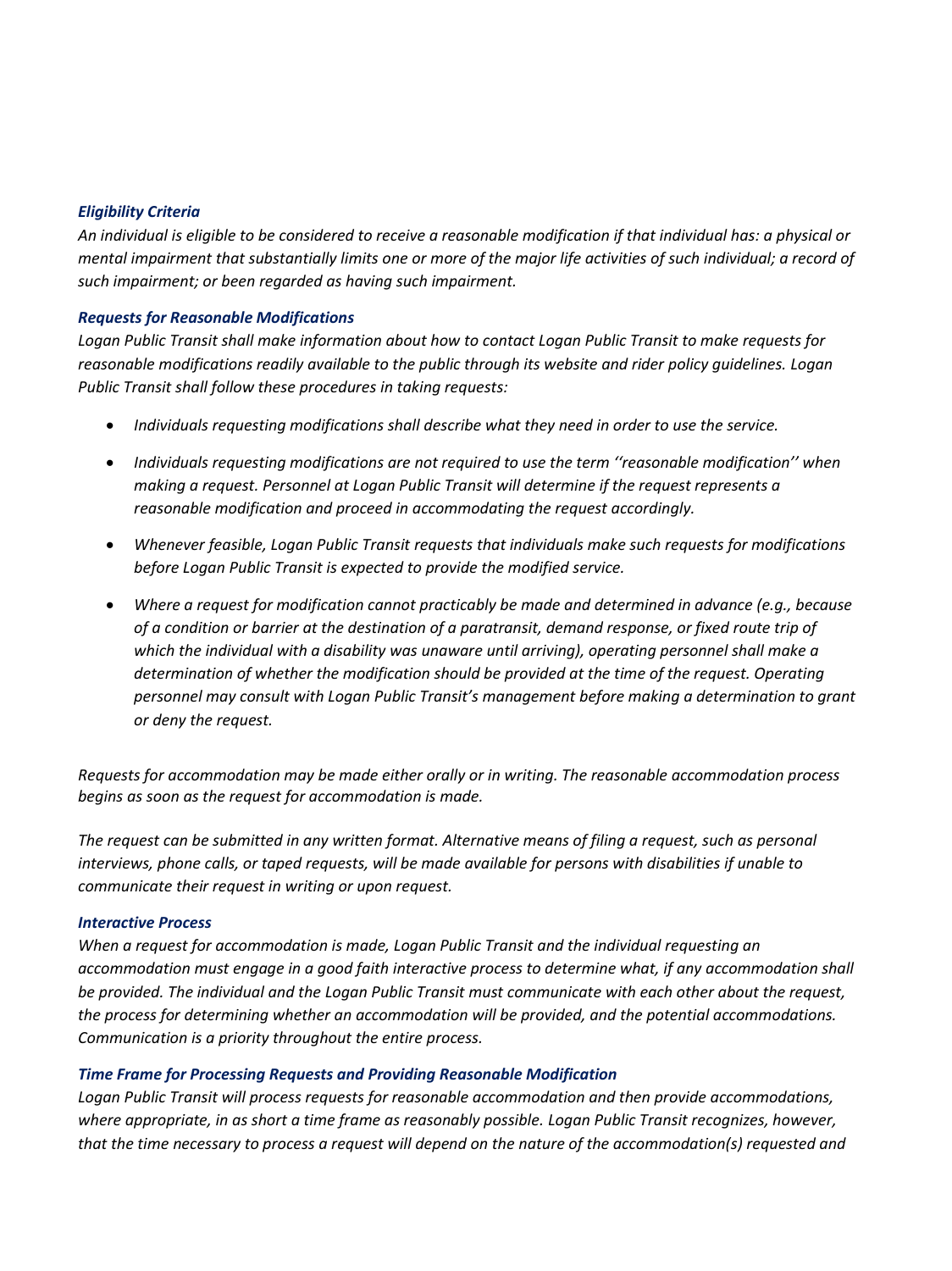*whether it is necessary to obtain supporting information.* 

#### *Granting a Reasonable Modification Request*

*As soon as Logan Public Transit determines that a reasonable accommodation will be provided, that decision shall be immediately communicated to the individual. This notice must be in writing in order to maintain the required information for reporting purposes. Upon request, alternative means of response will be provided.* 

*In choosing among alternatives for meeting nondiscrimination and accessibility requirements with respect to new, altered, or existing facilities, or designated or specified transportation services, Logan Public Transit shall give priority to those methods that offer services, programs, and activities to qualified individuals with disabilities in the most integrated setting appropriate to the needs of individuals with disabilities.* 

## *Denying a Reasonable Modification Request*

*As soon as Logan Public Transit determines that a request for reasonable accommodation will be denied, Logan Public Transit will communicate the basis for the decision in writing to the individual requesting the modification. The explanation for the denial will clearly state:* 

- *the specific reasons for the denial;*
- *any alternative accommodation that may create the same access to transit services as requested by the individual; and*
- *the opportunity to file a complaint relative to the Logan Public Transit's decision on the request.*

#### *Complaint Process*

*Logan Public Transit has a process for investigating and tracking complaints from qualified individuals. These procedures shall be posted on the Logan Public Transit's website and will be provided to any individual where the Logan Public Transit has denied a request for accommodation. Alternative means of filing complaints, such as personal interviews, phone calls, or taped requests, will be made available for persons with disabilities if unable to communicate their request in writing or upon request.* 

*Any person who believes she or he has been discriminated against in obtaining a reasonable modification may file a complaint. Logan Public Transit investigates complaints received no more than 30 days after receipt. Logan Public Transit will process complaints that are complete. Once the complaint is received, the complainant will receive an acknowledgement of receipt. If more information is needed to resolve the complaint, Logan Public Transit may contact the complainant. The complainant has 30 business days from the date of the letter to send requested information to Logan Public Transit.* 

*If Logan Public Transit is not contacted by the complainant or does not receive the additional information within 30 business days, the Logan Public Transit may administratively close the complaint. In addition, a complaint may be administratively closed if the complainant no longer wishes to pursue their case.*